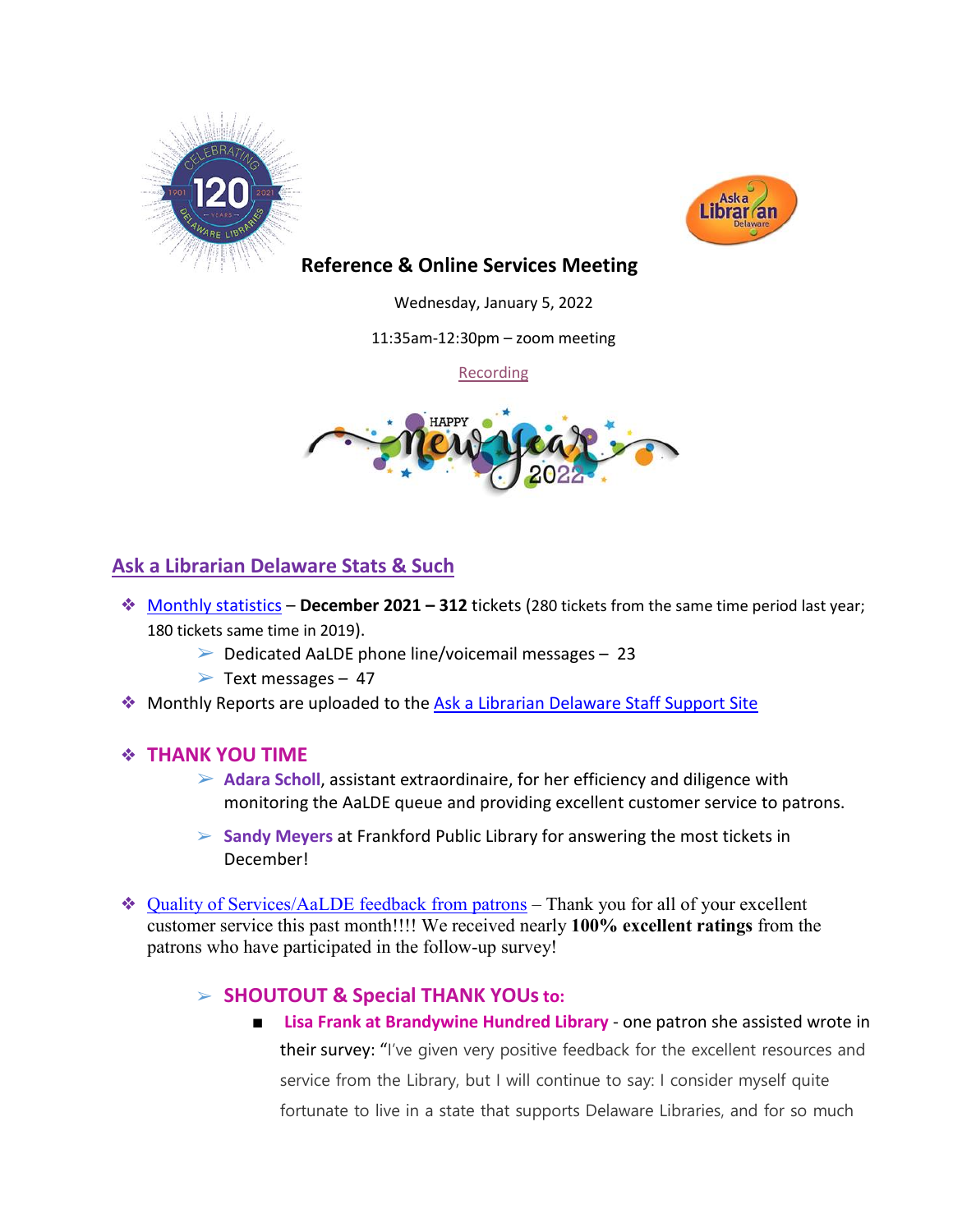wonderful assistance that I continue to receive. The Library is quite amazing, and I mean that in the most positive way. Thank you."

- **Adara Scholl, DDL** the patron she assisted wrote in their survey: "The researchers were definitely committed to good service. They found the answer to my question the next day and took care to see that I was satisfied with the answer they found. This is an excellent service."
- **Dave Giglio at Dover Library** the patron he assisted wrote in their survey: "I was emailed a response in a timely manner and was offered assistance." & another "very helpful and informative".

### **Business Reference**

- ❖ A reminder that the Data Axle Reference Solutions database platform training for library staff is coming up on January 18<sup>th</sup> and 20<sup>th</sup>. These two sessions will be the same. Look for more information in the coming weeks on how to register for this training in email and through LibCal.
- ❖ Please be on the lookout in your email for a survey regarding business reference in the coming weeks, too.
- **Example 20** Please email Janet (*janet.wurtzel@lib.de.us*) for more information or if you have any questions.

# **DLC Team Updates**

- Blood pressure cuffs: if your library does not have any or would like more, please email [helpdesk@lib.de.us.](mailto:helpdesk@lib.de.us) Detailed information about BP cuffs available on DDL's **[Library of](https://lib.de.us/things/)  [Things](https://lib.de.us/things/)** (LoT) webpage under the Health & Wellness drop-down menu. Graphics and other marketing information for BP cuffs are available on the [Consortium Site,](https://consortium.lib.de.us/2021/08/05/library-of-things/) too.
	- o Question regarding placing LoT items in transit if there is the "Pickup" analytic after the end of the call number, it should **not** be placed in transit (thanks for the question, Bridget!)
- Sandy at Frankford Library shared that Beebe Hospital will be providing demos of the blood pressure cuffs at a few Sussex Libraries
	- o Alta confirmed this and stated Mary Kellogg, AmeriCorps VISTA Healthy Futures Program Developer [\(vista.health@lib.de.us\)](mailto:vista.health@lib.de.us), will send out any updates if they arise.
- [CloudSource Open Access](https://dlc.lib.de.us/client/en_US/default/) is LIVE! Fact sheet was sent out and is available to print from this [DLC tab](https://guides.lib.de.us/projectplanning/dlc) on the Project Planning LibGuide. Training guide from SirsiDynix will be shared as a separate attachment in email and is also uploaded to the [DLC tab](https://guides.lib.de.us/projectplanning/dlc) on the DDL Project Planning LibGuide.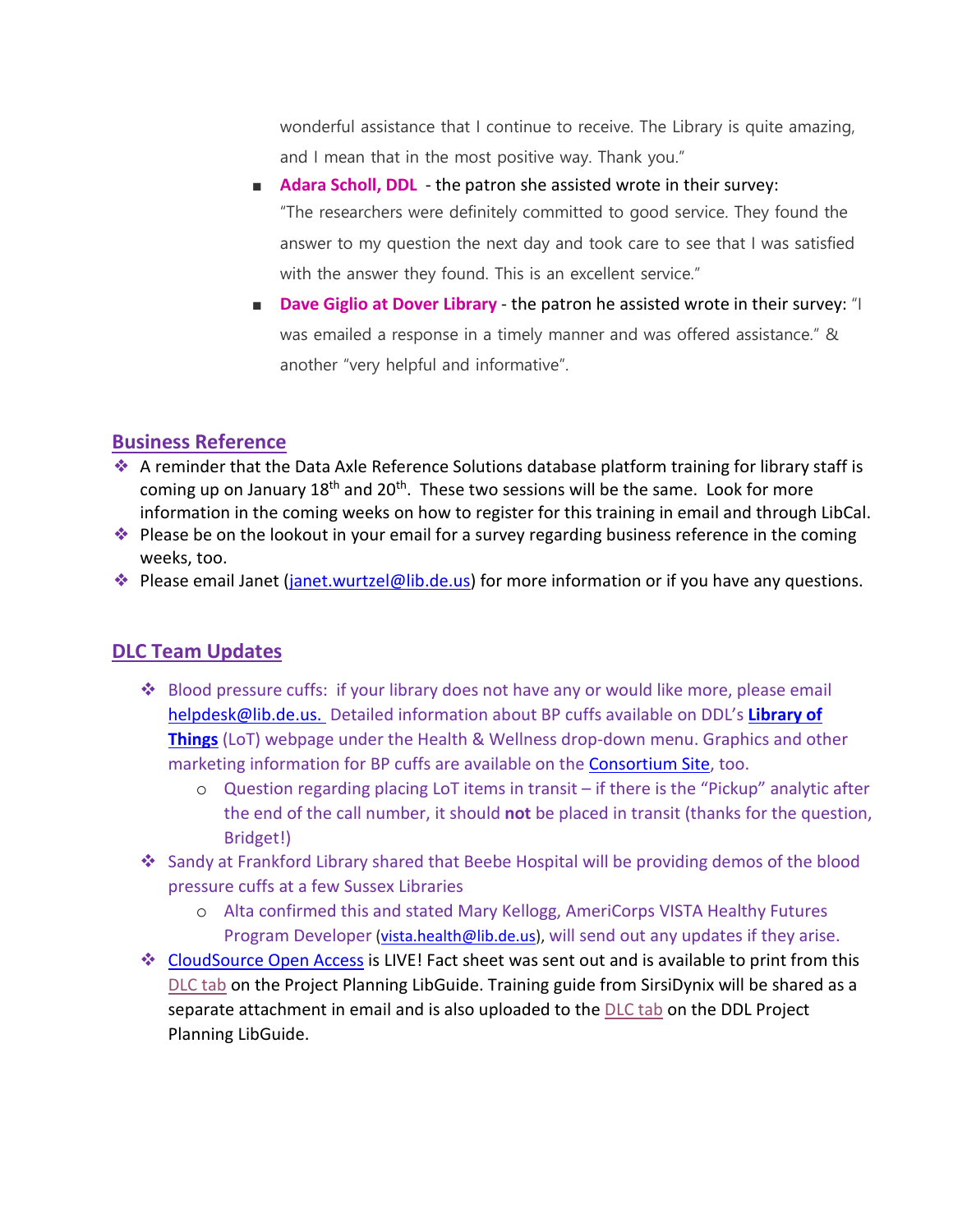# **EveryLibrary Training Sessions - Reminder**

This training is available on the [Delaware Libraries Staff Academy.](https://my.nicheacademy.com/delawarelibrariesstaffacademy/course/41628) If you don't already have a Delaware Libraries Staff Academy account, you will be prompted to create one. Please email profdev@lib.de.us if you have any difficulty.

A LIVE coaching session will be held **Wednesday, January 12th at 10AM.** Please register for the live coaching session on [LibCal.](https://delawarelibraries.libcal.com/event/8380651) <https://delawarelibraries.libcal.com/event/8380651>

This training is the third session in a 6-part planned training event.

# "Knowledge is Power"-Resources Review – Adara Scholl

- Reminder for AaLDE liaisons: please reach out or assign any tickets for any eMedia inquiries that you need further assistance with to Missy.
	- o Dolly Parton Imagination Library inquiries should be assigned to Sheri Brown or Anne Hiller Clark.
	- o Check the FAQs or similar tickets under "Reuse Answers" to assist with answering questions that you are unsure of (or email Missy using the Internal Note feature in LibAnswers)

#### [Ask a Librarian Delaware | Staff Support \(aalstaff.lib.de.us\)](https://aalstaff.lib.de.us/)

- o Check out the **Resources tab** in the menu bar and then click on Resources, or Important Resources, or Additional Web Resources (so many resources!) for links to helpful…resources.
- o Help & Tutorials tab some of the resources Adara mentioned:
	- **[Delaware Libraries Staff Academy](https://my.nicheacademy.com/delawarelibrariesstaffacademy?category=82)**
	- [OverDrive help](https://help.overdrive.com/en-us/home.htm)

#### **Additional topics discussed during meeting:**

 **Alta mentioned how overwhelmed library staff are from patrons calling in for help with scheduling appointments for COVID testing or COVID vaccinations. Please see the help sheet that will be attached to the email with these meeting notes and will also be uploaded to these LibGuides -**

<https://guides.lib.de.us/coronavirus>

<https://guides.lib.de.us/delibraries/COVID-19>

- **Alta thanked everyone for their patience with helping patrons with their needs.**
- **Contact Alta anytime if you need any assistance or have any further questions.**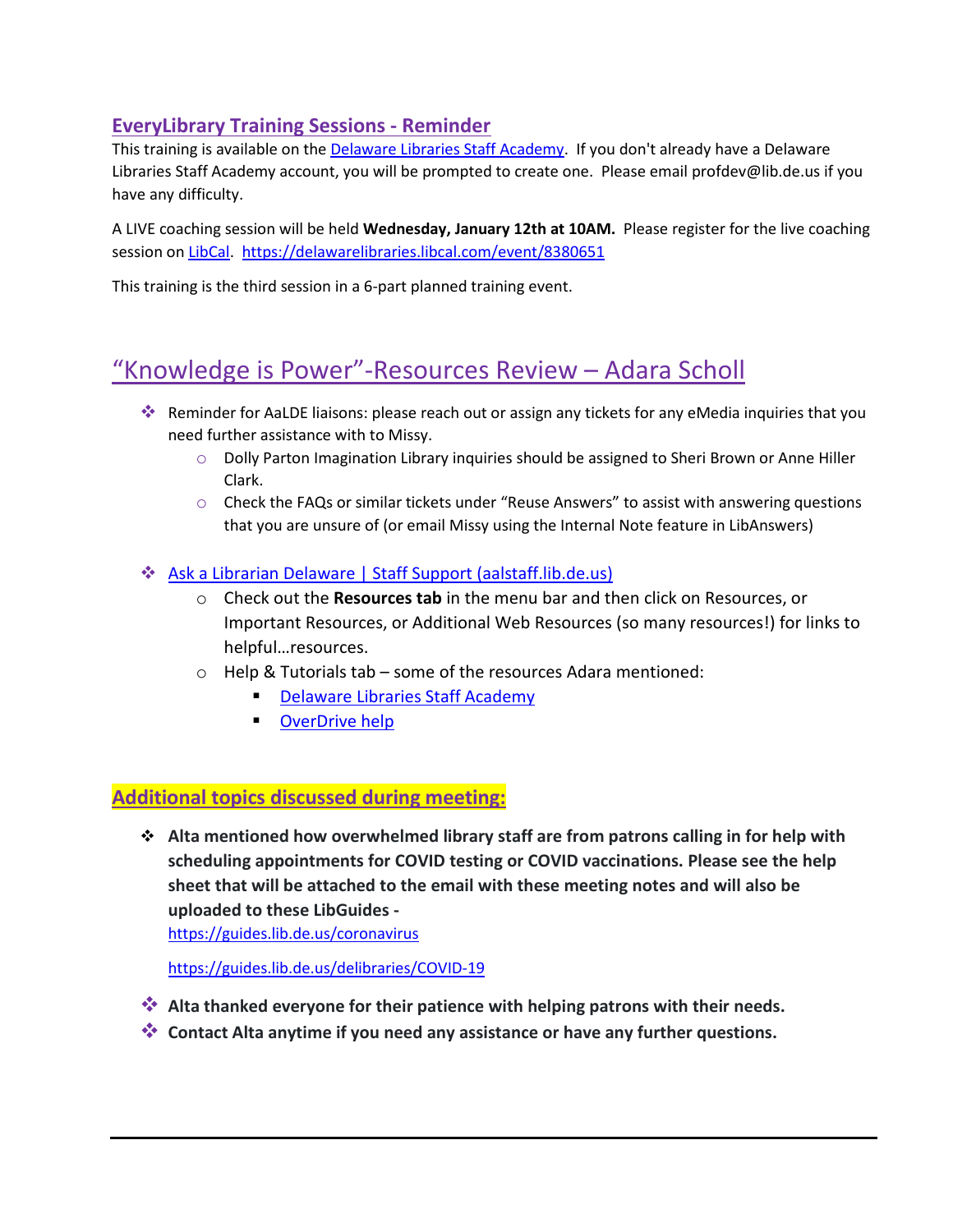# \*Next meeting – Wednesday, February 2nd, 11:30am-1:30pm

Please register through LibCal to receive the meeting link and reminder email: [Reference & Online Services Meeting -](https://delawarelibraries.libcal.com/event/8490707) LibCal - Delaware Libraries

# Miscellaneous Updates/Reminders (not mentioned in meeting)

# **[Northstar Digital Literacy](https://lib.de.us/northstar/)**

- ❖ Staff training tutorials (recordings of the training sessions) are uploaded to [the Delaware](https://my.nicheacademy.com/delawarelibrariesstaffacademy?category=11828)  [Libraries Staff Academy](https://my.nicheacademy.com/delawarelibrariesstaffacademy?category=11828) (Niche Academy platform).
	- More information is available a[t https://www.digitalliteracyassessment.org/manual#adman](https://www.digitalliteracyassessment.org/manual#adman)
- The Libby app from OverDrive will replace the old OverDrive app starting in February 2022 and any issues with Apple products have been resolved. Patrons who already have and use the OverDrive app will still be able to do so (but support will be limited/unavailable).
- $\clubsuit$  DLA is planning on having the annual conference in person this year at the venue in Maryland (subject to change depending on the pandemic).

# More (Not Mentioned in the Meeting) Incessant Reminders

- **Example 25 Please [email me](mailto:missy.williams@lib.de.us)** any topics you'd like presented at a future Reference meeting.
- ❖ Please feel free to use the [Reference listserv distribution email](mailto:reference@listserv.lib.de.us) to reach out to your colleagues, share information, or ask for assistance with an AaLDE ticket or other reference/research question.
- ❖ **Unite Delaware** form on [Ask a Librarian Delaware patron portal page](https://answers.delawarelibraries.org/) for patron self-referral.
	- $\triangleright$  please [email me](mailto:missy.williams@lib.de.us) if you'd like to sign up to participate or need more information.  $\triangleright$  Flyer on [Consortium Site](https://consortium.lib.de.us/marketing/) – please share on your websites, social media, community
		- boards, etc.
- ❖ **Other Helpful Resources and/or LibGuides:**
	- [helpdesk@lib.de.us](mailto:helpdesk@lib.de.us)
	- <https://consortium.lib.de.us/> The DLC Consortium is your "one-stop shop" for information and marketing materials for the available resources and services Delaware Libraries offers. Password protected.
	- [COVID-19 LibGuide](https://guides.lib.de.us/delibraries/COVID-19) for staff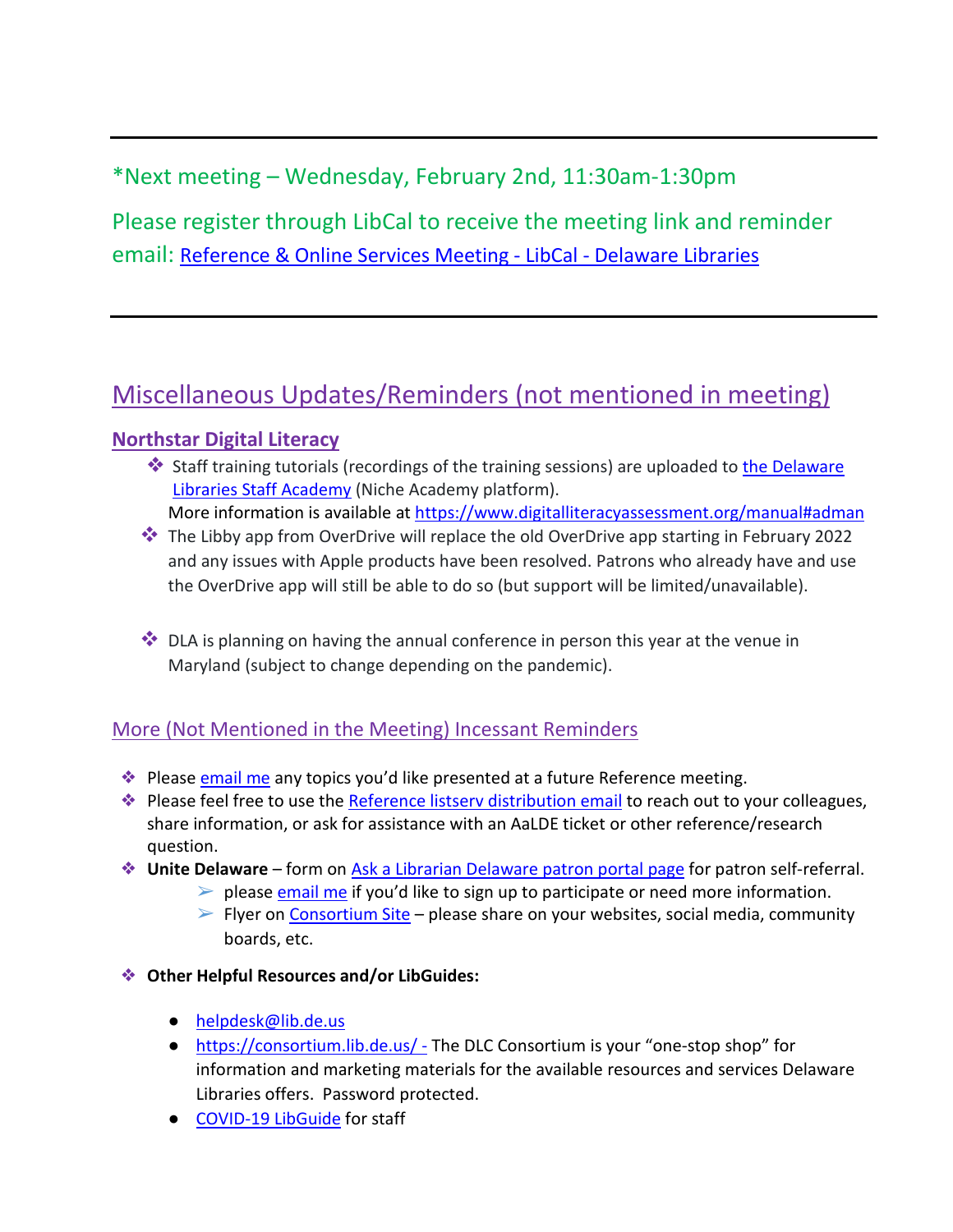- [Interlibrary Loan informational resource page](https://lib.de.us/interlibraryloan/) on Delaware Libraries website Direct link address - <https://delawarelibraries.org/interlibraryloan>
- ❖ [Delaware Libraries website](https://lib.de.us/) **Services tab** patrons can make an [appointment to schedule](https://delawarelibraries.libcal.com/appointments/) a 30-minute phone consultation for either job seeking or social services/basic needs assistance. Alta and team are taking appointments 10am-8pm.

# Reference Training/Professional Development

- ❖ There are many training resources available on the [Professional Development LibGuide](https://guides.lib.de.us/c.php?g=386101&p=2619930)  [specifically for Reference staff.](https://guides.lib.de.us/c.php?g=386101&p=2619930) Please review them on a regular basis.
- **External Follow Formula** Formula Separation of Sipersian Selaware Support Site page or **Sideman Separation** or Site page or [email me](mailto:missy.williams@lib.de.us) to set up 1:1 training.
- ◆ Please remember to email [profdev@lib.de.us](mailto:profdev@lib.de.us) with any training questions or issues. Katie will respond as quickly as possible.
- ❖ Don't forget to log your training on the Professional Development Achievement Tracker form: <https://www.surveymonkey.com/r/ProfDevTracker>

# Professional Development Reference Team Recruitment

- ❖ We have a small team dedicated to updating and creating training tutorials and videos for staff and patrons, as well as helpful handouts. If you are interested in joining our team, please email [me.](mailto:missy.williams@lib.de.us)
- ❖ We'd love to have your creativity and expertise!
- **Example 25 There are also many other Professional Development Teams; please see this [LibGuide](https://guides.lib.de.us/profdevteam) for more** information and/or email [profdev@lib.de.us](mailto:profdev@lib.de.us) or [events@lib.de.us.](mailto:events@lib.de.us)

# Finally!

Please feel free to **email me** anytime you have any questions or concerns and I'll get back to you as soon as possible! Have a wonderful month! Thank you!